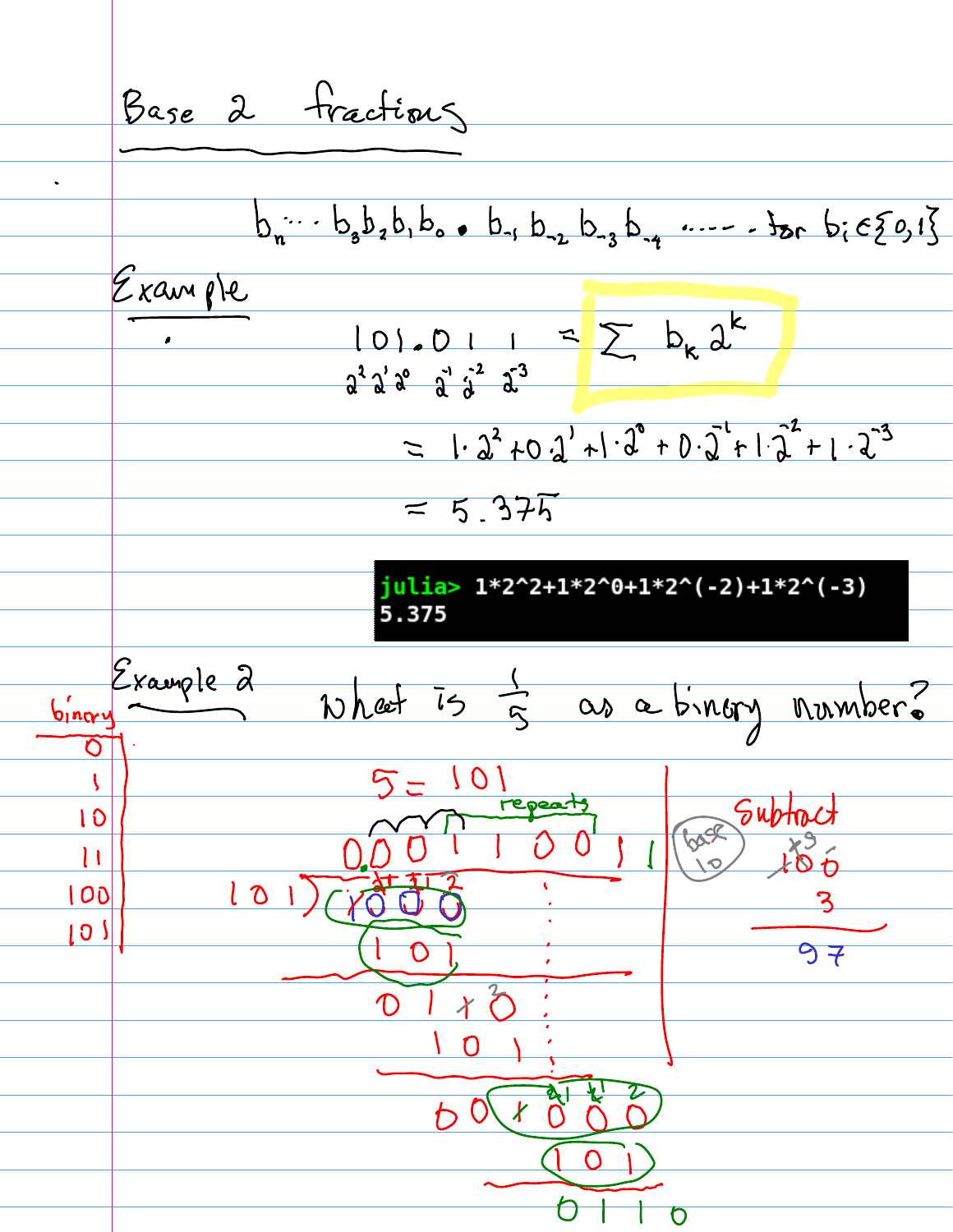$101$  $7 = .0011$  $Z$ , OD  $U$  DOII DO  $U$  DO  $U$   $U$ don't 3 53 bits) Mantissa Store those double precision arthmetic.  $64 - 6.1$  $10V$ loa means (8) bytes ... each byte if 8) bits  $U4$  $53 - 52$  mantissa +  $1$  sign bit bits leff for the exponent. Bacq 2  $-53 bit4$ 1.10011001100 x 2(3) integr only need to store 52 bits  $H - b$ its 2" different bit patterns 2048 different bit patterns 0 - 1023 exponent  $1023 - 0$  cxponent  $1022 \rightarrow -1$  exponent 10 20  $\rightarrow$  -3 exponent